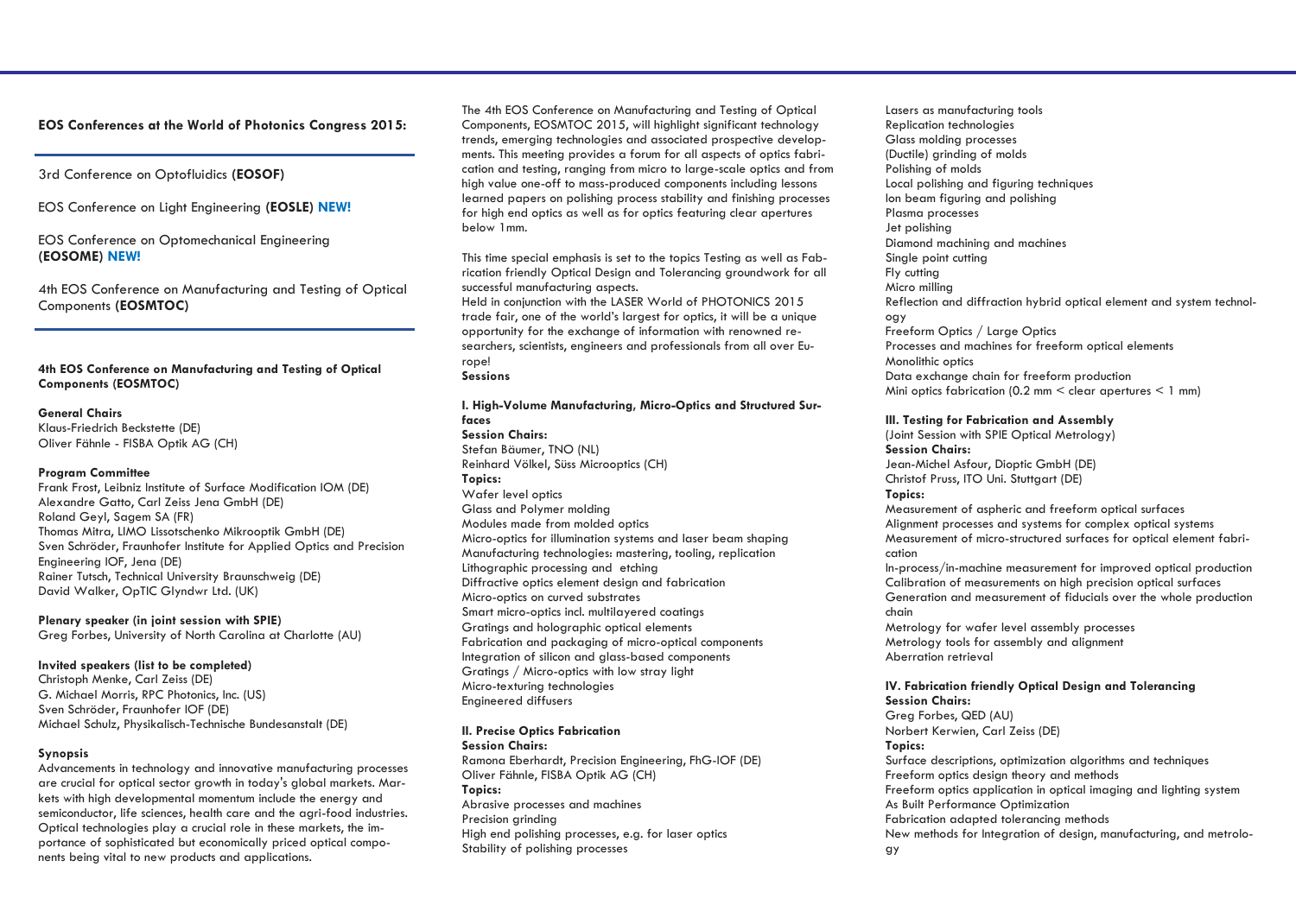#### **EOS Conference on Optomechanical Engineering (EOSOME) NEW!**

#### **Synopsis**

The aim of this EOS Conference will be to explore new developments in the field of advanced optomechanical engineering. Held in conjunction with the LASER WORLD of PHOTONICS 2015 trade fair, one of the largest for optics, it will be a unique opportunity for the exchange of information with renowned researchers, scientists, engineers and professional from all around the world.

### **General Chairs**

Santiago Royo, Centre for Sensors, Instruments and Systems Development (CD6), UPC-BarcelonaTech (ES) Michael Pfeffer, University of Applied Sciences Ravensburg-Weingarten (DE)

### **Program Committee**

Bob Breault, BRO Inc. (US) James H. Burge, College of Optical Sciences, The University of Arizona (US) Chris Dainty, University College, London (UK) Marta C. de la Fuente, INDRA Systems (ES) Alson E. Hatheway, AEH Inc. (US) Peter Kühmstedt, Fraunhofer IOF Jena (DE) Ramon Navarro, ASTRON (NL) Paul R. Yoder, Jr., Consultant (US)

### **Plenary Speaker**

Victor Genberg, President, Sigmadyne, Inc. (US)

#### **Invited speakers** Hans Peter Herzig, EPFL (CH)

*Submissions are encouraged in the following areas (topics include but are not limited to):*

#### **Computation in optomechanical systems design** Software interfacing: lens design/CAD-FEA Optomechanical Finite Element Analysis Integrated optomechanical engineering

#### **Environmental influences**

Thermal management of optoelectronic and electro-optical systems

Vibrational management of optical systems Management of extreme environmental influences (ionizing radiation, UHV, zero-g-load) on optical systems

### **Optomechanical components**

Thermal and mechanical properties of optical materials Flexible and deformable optical elements Thermo-mechanical properties of optical coatings Extreme low-stress optomechanical mountings Active optomechanical mountings Optomechanical image stabilizer

### **EOS Conference on Light Engineering (EOSLE) NEW!**

#### **Synopsis**

The focus of this Conference will be to explore new developments in the field of light engineering for a variety of applications, including solid state lighting. Held in conjunction with the LASER WORLD of PHOTONICS 2015 trade fair, one of the largest for optics, it will be a unique opportunity for the exchange of information with renowned researchers, scientists, engineers and professional from all around the world.

### **General Chairs**

Paul Urbach, Delft University of Technology (NL) Stephan Malkmus, OSRAM GmbH (DE)

#### **Program Committee**

Dick K.G. De Boer, Philips Research (NL) Fabian Duerr, Vrije Universiteit Brussel (BE) Joerg Frischeisen (OSRAM GmbH) Jaime Gomez Rivas, FOM Institute AMOLF (NL) Willem L. Vos, Complex Photonic Systems (COPS), Twente University (NL)

### **Invited Speakers**

Reinder Coehoorn, Philips Research, TU Eindhoven (NL) Stefan Illek, OSRAM OptoSemiconductor (DE) Andreas Waag, TU Braunschweig (NL) Rolf Wester, Fraunhofer ILT (DE)

#### *Submissions are encouraged in the following areas (topics include but are not limited to):*

LEDS OLEDS **Phosphors** Non-imaging optics Nano-optics Diffractive optics for SSL Optical materials Optical design New materials Color quality Nano-structing of (O)LEDs Lifetime and stability Microfluidic lasers



### **3rd EOS Conference on Optofluidics (EOSOF)**

### **Synopsis**

The EOS Conference on Optofluidics has been a success from the start, with participation from the leaders in the optofluidics community from all around the world. The 3rd EOSOF will build on this, involving experts from the industrial and academic research sectors and explore the latest developments in the field of optofluidics.

### **General Chairs**

Demetri Psaltis, Ecole Polytechnique Fédérale de Lausanne (CH) Andreas Vasdekis, University of Idaho (US)

### **Program Committee**

Aram Chung, Rensselaer Polytechnic Institute (US) Anders Kristensen, Technical University of Denmark (DK) Uriel Levy, Hebrew University of Jerusalem (IL) Zhenyu Li, George Washington University (US) Timo Mappes, Carl Zeiss AG (DE) Holger Schmidt, UC Santa Cruz (US)

#### **Invited Speakers (list to be completed)**

Yves Bellouard, Eindhoven University of Technology (NL) Dieter Braun, LMU (DE) David Erickson, Cornell University (US) Pietro Ferraro, Instituto Nazionale di Ottica (IT) Silvain Gigan, Universite Piere et Marie Curie (FR) A. Q. Liu, Nanyang Technological University (SG) Christopher Moser, EPFL (CH) Aydogan Ozcan, UCLA (US) David Sinton, University of Toronto (CA) Peter So, MIT (US) Changhuei Yang, Caltech (US)

#### *Submissions are encouraged in the following areas (topics include but are not limited to):*

**Optofluidic principles, applications and technologies for: Photonics** sensors, light sources, microscopy, tweezers, non-linear optics **Handheld Devices**

microscopes, sensors, diagnostics

**Energy – Environment**

#### photobioreactors, optofluidics of plants **Transport – Technology**

mass transport, microfluidics, microfabrication, computational methods

#### **Hybrid Integration**

microfluidics, electronics, waveguides, SERS substrates, applications **Soft Matter** liquid crystals, vesicle photonics **Medicine and Biology** diagnostics, spectroscopy, single cell methods, drug delivery **Industry** industrial applications and related technologies